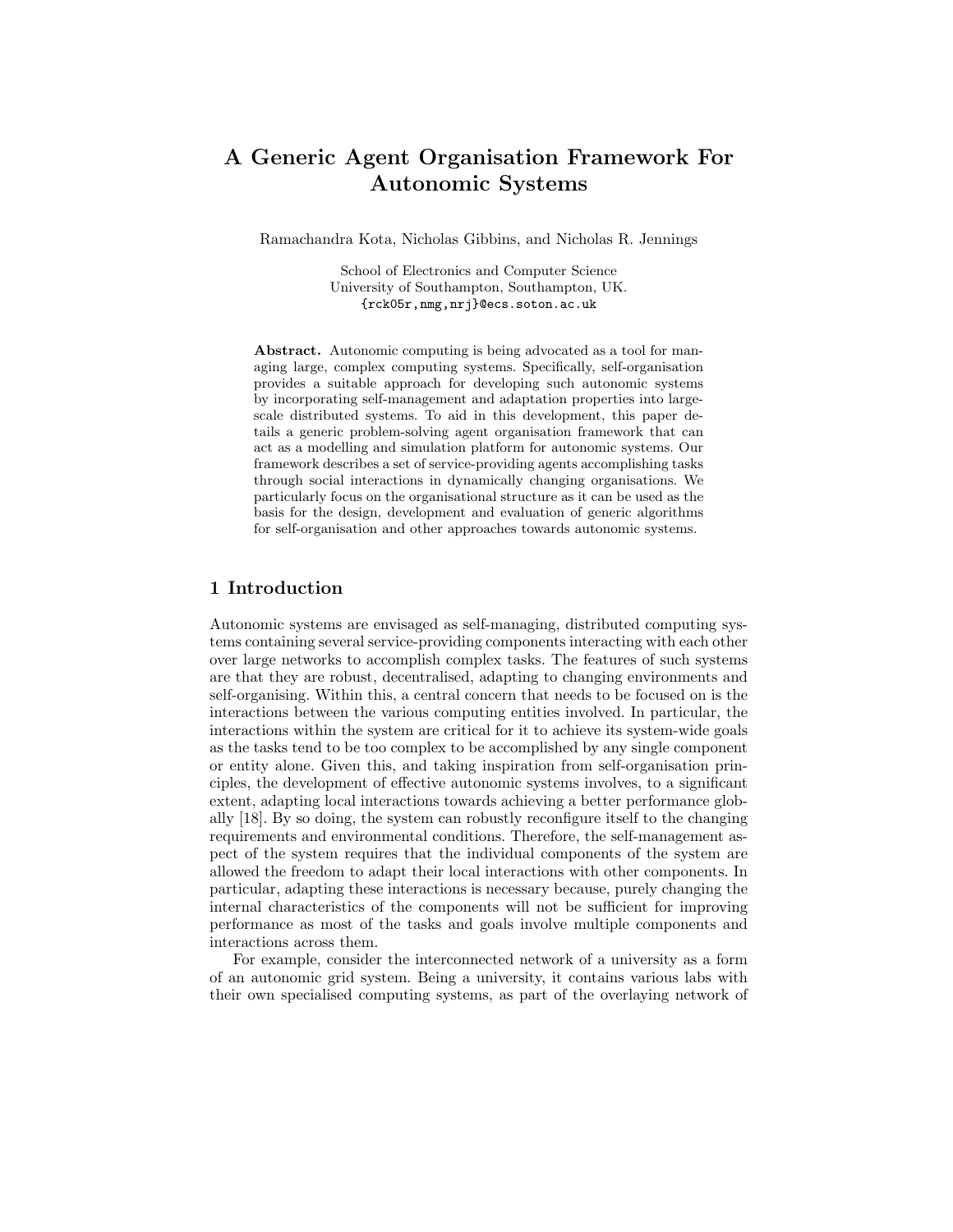the university. That is, there might be a graphics lab containing computers with some high end graphics cards for rendering rich intensive images. Similarly, some computers in the geography lab might contain various GIS maps and related software. Also, there will be complex computing tasks that need several computers (possibly situated in different labs) providing specialised services for their accomplishment. A task might need statistical analysers from the mathematics department for analysing data available from the sociology department in order to predict natural resource, like water and wood, usage as needed by the institute on environmental conservation. Thus, the computers on the university network, need to interact with one another to perform these complex tasks. Moreover, as these individual computers are controlled by different people in different labs, the respective loads on them, at any time, cannot be known or predicted. Also, some might go offline, some might be upgraded and so on. Hence, the computers need to continuously adapt their interactions with others in the network to keep up with the changes and, also optimise the overall performance.

Now, these social interactions of the components can be quite reactive and not guided by definite regulations or they can be structured using an explicitly depicted network or organisation. That is, the individual components of the system will be modelled as autonomous agents participating in an organisation and the interactions between the components are governed by the structure of this organisation. In such a context, regulating the interactions in the system through the organisation structure will aid in the design of adaptation techniques by suitably representing the recurring interactions between the components. For example, consider the autonomic system being used to maintain the computing systems in a university, as discussed earlier. Now, given the large number of computers or components in the system, one computer can hope to maintain links with just a limited number of those in the network. Now, say a computer in the geography lab regularly needs computers with good graphics capabilities for rendering its maps. It has to choose between maintaining links with just one computer or with many in the graphics lab. The former case will lead to less processing at the geography computer during allocation but might lead to delays in task completion when that particular graphics computer is busy. In contrast, the latter case will require more processing at the geography computer every time it has to allocate a task,but might help in getting quicker outputs once the task is allocated. Now, if provided with the structure, the geography computer can smartly choose how many graphics computers to maintain links with by evaluating the possible delays that might occur when accessing most of the graphics computers indirectly and compare that with the resources saved at itself in terms of processing cycles per each allocation task. Once the social interactions are explicitly depicted by the organisation structure, designers seeking to embed adaptation into the system can then use and focus on this organisation as a whole rather than working on each of the individual components separately. Thus, the organisation model will provide a better overview of the global performance of the system without compromising on the individuality of the constituent entities.

In summary, we argue that a formally modelled organisational representation of the components will help in managing their social interactions [22], and at the same time, provide insights into possible avenues for self-organisation and adaptation towards improving global behaviour. More specifically, we contend that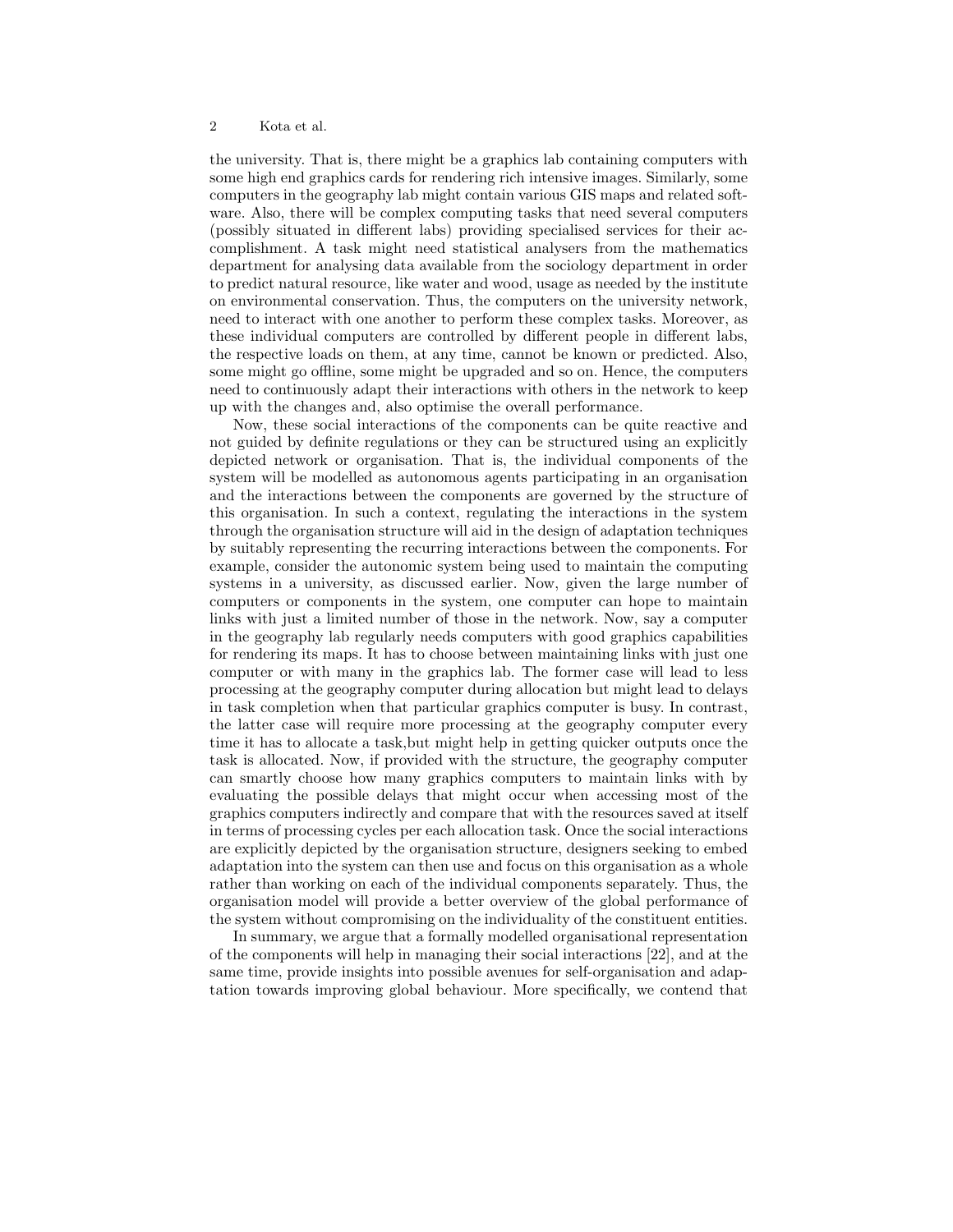depicting the distributed computing systems, including the service providers, their social interactions and the task environment, using an abstract organisation framework will provide a suitable platform to develop and test techniques attempting to bring about autonomicity into the system.

Against this background, we seek to develop a problem-solving agent organisation model that serves as a fitting abstract representation of such distributed computing systems. Our model will provide an appropriate simulation framework for distributed systems by modelling the task environment, the computational entities and their interactions along with their performance evaluation measures. Such a platform can then be used for developing and evaluating generic approaches designed for autonomic systems. In this context, by problem-solving agent organisations we refer to those containing some service-providing agents that receive inputs, perform tasks and return results. We chose to use problemsolving agent organisations because they can be decentralised with autonomous and independent agents which accomplish tasks by providing services and collaborating with each other through social interactions governed by the organisation's structure. Thus, it models the salient features of distributed computing systems and, at the same time, contains the flexibility required to make them autonomic. Following the reasons detailed above, the focus of the model is on the inter-agent interactions; that is, the organisation structure and its effect on the system. Moreover, we also present an evaluation mechanism for the performance of the organisation based on the tasks or goals achieved by it. This method is developed such that the critical role played by the organisation structure on the performance is made explicit and clear. Therefore, any designer of selforganisation techniques, especially those focusing on the structure or network, will be able to see their method in action and evaluate its performance before being transported and put in the actual domain specific autonomic systems.

In more detail, our organisation models a set of service-providing, resource constrained agents facing a dynamic stream of tasks requiring combinations of services with some ordering. The agents only posses local views and need to interact with each other to accomplish the tasks. These interactions are governed by the relations existing between the agents (organisation structure) and affect task allocation and organisation's performance. Finally, keeping in mind the development of adaptation techniques based on the structure, we also provide a method of representing the costs and resources involved in reorganisation.

In the next section (Sec. 2), we discuss the current literature in our context. Then in Sec. 3, we present our organisation framework together with the task environment, agents, organisational characteristics and performance measures. We illustrate our model with an example in Sec. 4 and conclude in Sec. 5.

## 2 Related Work

As we are seeking to develop an organisation framework that suitably represents distributed computing systems, it should provide an abstract representation of the components of the system, their social interactions and the tasks that they perform along with the environment that they are based in. Correspondingly, organisation modelling involves modelling the task environment, the organisational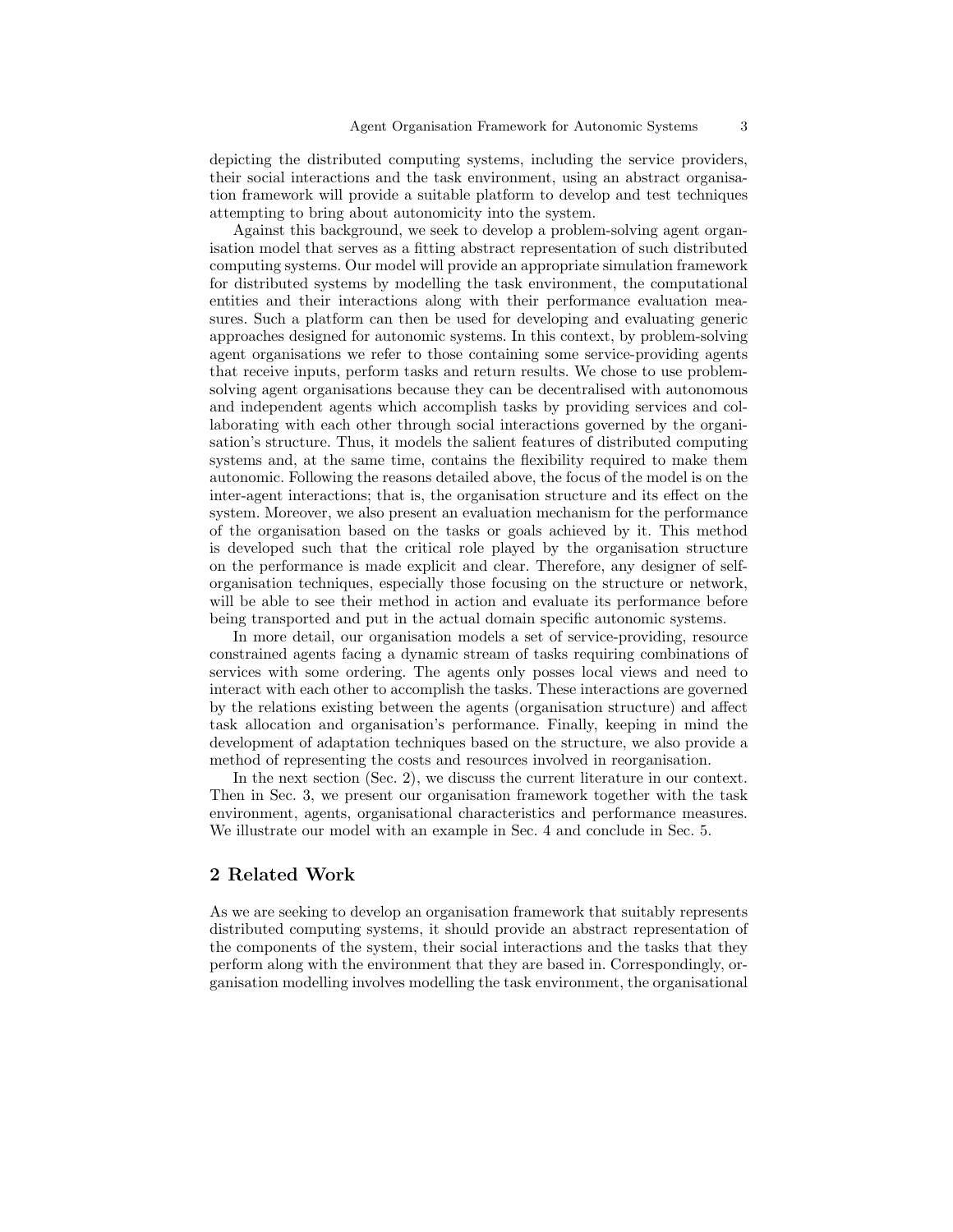characteristics (structure and norms), the agents and the performance measures. In the following, we study the current literature in each of these aspects.

## 2.1 Modelling Tasks

The tasks faced by the organisation can be atomic or made up of two or more tasks (or subtasks) which, in turn, may be composed of other tasks. The tasks may have dependencies among them, resulting in a temporal ordering of the tasks in the organisation. In this context, [19] identifies three kinds of such dependencies— pooled, sequential and reciprocal. Two or more tasks whose results are jointly required to execute another task are said to be in a pooled dependency relation with each other. A sequential dependency exists between tasks if they have to be performed in a particular sequence. Finally, a reciprocal dependency exists if the tasks are mutually dependent on each other and have to be executed at the same time. However, the tasks dependencies as suggested by Thompson have subsequently been interpreted in different ways in different models. In particular, [11] model the task dependencies in their 'Virtual Design Team (VDT)' closely following Thompson's model. In fact, they even extend the sequential and reciprocal dependencies by classifying each of them into different types. In contrast, in the PCANS model, [13] demonstrate that both pooled and reciprocal dependencies, as described by Thompson, can be derived from sequential dependencies. Thus, their representation enables the designer to model just a single dependency type. For our present requirements, we just require a simple task model containing dependencies, and hence we will use the PCANS model.

#### 2.2 Modelling Organisational Characteristics

Approaches towards organisational design in multi-agent systems can be considered to be either agent-centric or organisation-centric [14]. The former focus on the social characteristics of agents like joint intentions, social commitment, collective goals and so on. Therefore, the organisation is a result of the social behaviour of the agents and is not created explicitly by the designer. On the other hand, in organisation-centric approaches, the focus of design is the organisation which has some rules or norms which the agents must follow. Thus, the organisational characteristics are imposed on the agents. As we are primarily interested in problem-solving agent organisations, we only study organisations in multi-agent systems whose design is modelled explicitly.

In this context, the OperA and OMII frameworks [2, 21] formally specify agent societies on the basis of social, interaction, normative and communication structures. However, in both of these frameworks, the agents are not permitted to modify the pre-designed organisational characteristics. Hence, they do not provide a suitable platform for self-organisation. Islander [16] also uses a similar approach by expecting the designer to pre-design the roles and the possible interactions between them thus delivering fixed patterns of behaviour for the agents to follow. Thus, this too is not flexible enough to incorporate reorganisation.

A more useful and simpler model developed by [3] provides a meta-model to describe organisations based on agents, groups and roles (AGR). While their model mainly pertains to groups of agents and intra-group dynamics (which does not apply to our requirements), they model organisation structure as defining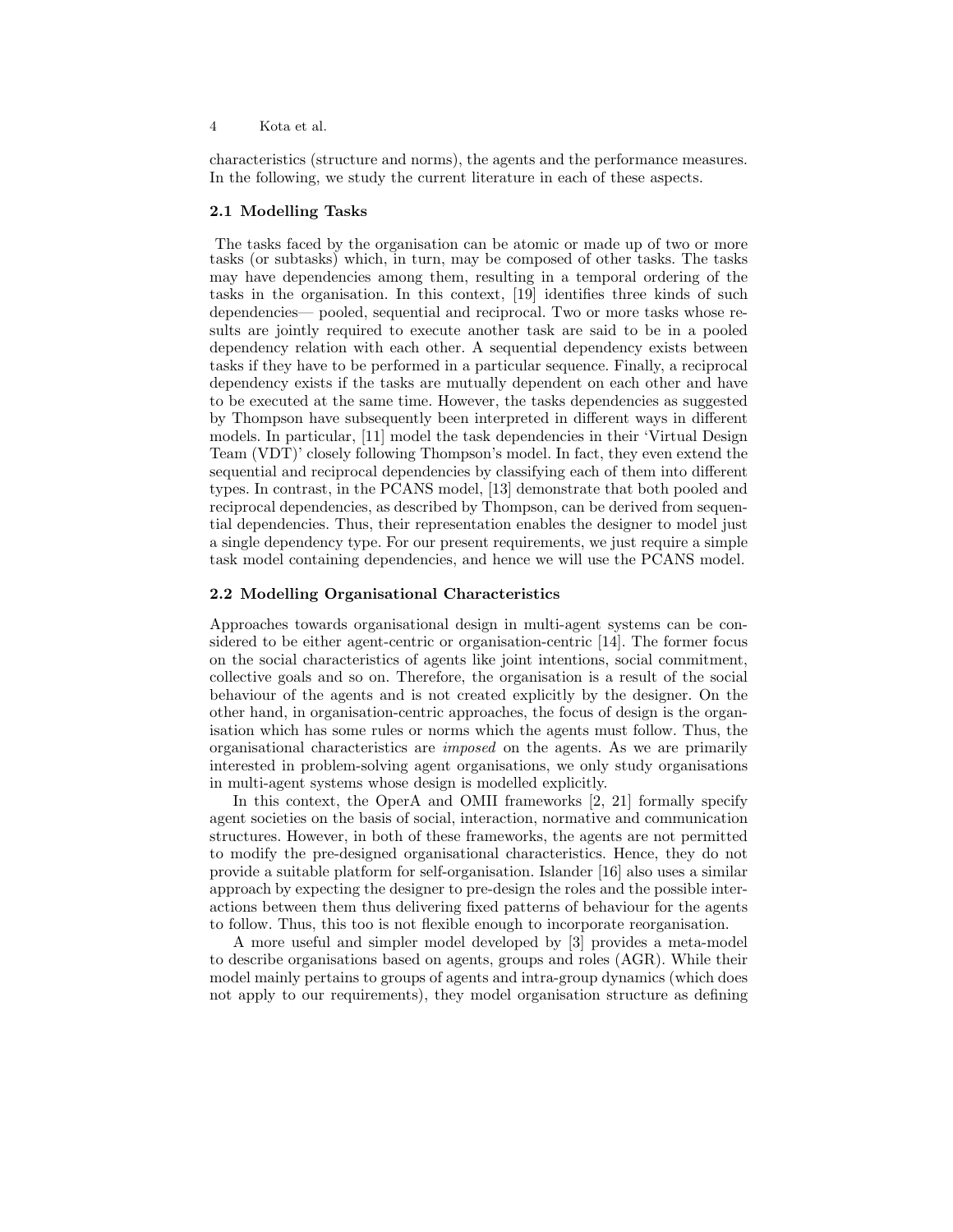the possible interactions between the groups. This interpretation of the structure matches our purpose and lies behind our model as well. A somewhat similar approach is followed by Moise [8], which considers an organisation structure as a graph defined by a set of roles, a set of different types of links and a set of groups. An agent playing a role must obey some permitted behaviours comprising the role. Organisation links are arcs between roles and represent the interactions between them. These links can be of three types— communication, authority and acquaintance. However, the links have a context associated with them and are valid within that context only. We seek an organisation structure that is not so specific or bounded. Nevertheless, some of the ideas used in this model, especially those relating to the organisation structure will be used while developing our model. A slightly different approach is followed by the Virtual Design Team (VDT) framework [11]. Its purpose is to develop a computational model of reallife project organisations. It does not use the agent-role paradigm. Instead, the agents are fixed to their duties and are called actors. The organisation structure is composed of a control structure and a communication structure. Evidently, VDT attempts to model a problem-solving organisation, and therefore, very relevant for our requirements. However, it lacks flexibility in the organisation structure, as it only permits purely hierarchical organisations. Therefore, we do not directly use the whole VDT model but only some parts of it.

In contrast to the above models, mathematical approaches have been developed for creating organisations [10, 17]. However, they produce an instantiated organisation according to complex and elaborate specification of organisational requirements but not the generic model we need. In a more relevant work, [15] aim at an organisation framework that is flexible enough for selforganisation. However, they take a strictly emergent view of self-organisation and focus mainly on the social delegation aspects in agent organisations. Furthermore, their method specifies a set of organisation models, and the participating agents choose, whether or not, to join such organisations. Therefore, it does not inherently aid the development of problem-solving agent organisations. Another work [20] follows a norm based approach for modelling hierarchical organisations in which every role has a position profile associated with it. This profile is specified by positional norms and an agent can take up a role by changing its own set of norms to conform to these positional norms. However, the model requires that all positions and norms are specified at the outset itself thereby not allowing for the flexibility in the interactions as sought by us.

## 2.3 Modelling Agents

An overview of modelling agents in the context of organisations is presented by [1]. From this, it is apparent that the modelling of agents varies across different organisation models. In particular, agents may be homogeneous or belong to different classes, be cooperative or competitive. Their abilities may be represented as a simple vector or as a complex combination of skills, strategies, preferences and so on. Against this background, while all the organisation design approaches described above, with the exception of VDT, leave the agent development to the designer, VDT models the members of the organisation called actors in great detail. The main characteristics of the actors are attention allocation (determines the decision making behaviour of how the actor chooses among several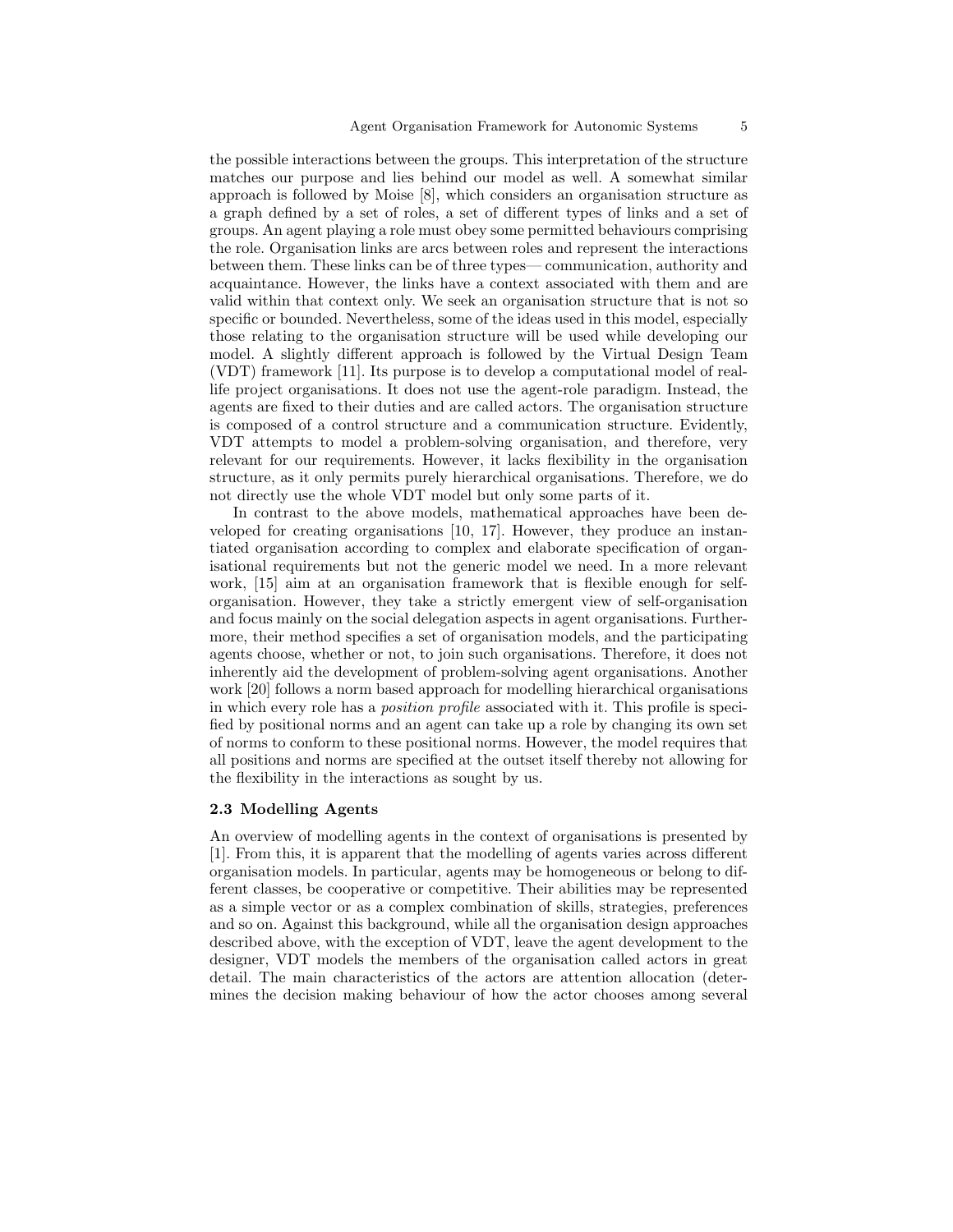task alternatives) and information processing (determines the skills, capacity and other processing characteristics). This design of agents will be partly used in our organisation model as it meets our requirements for modelling agents in the context of problem-solving organisations. Another concept that we will use is obtained from [6] where the agents are required to perform task assignment but can only address one request per time-step. Thus, we will also make use of this concept of agents possessing limited computational capacities so that the efficiency of the agents plays a prominent role in the performance of the organisation, thereby, reflecting the real-life scenarios where the components of the autonomic systems often possess small and limited computational power.

## 2.4 Evaluating an Organisation's Effectiveness

Organisation characteristics play a major role in the performance of the organisation [5]. Therefore, there are a number of existing methods for evaluating an organisation's characteristics based on parameters like robustness of the structure, connectivity and degree of decentralisation [9, 7]. However, these measures are independent of the tasks being handled by the system and thus, fail to capture the suitability of the organisation according to the environment it is situated in. A contrasting criterion is to measure the performance of the organisation on the basis of how well it performs its tasks [4]. We believe this provides a good indication of the organisation's efficiency during run-time. In this context, in VDT, the measure of the performance of the organisation is on the basis of the load on the organisation. The load on the organisation is represented in units of work volume, thereby providing a common calibration for different tasks. The total work volume of a task depends partly on the task specification and partly on the organisational characteristics. Therefore, the resultant load on the organisation is a function of the tasks and the organisational characteristics and acts as a performance indicator. Therefore, the approach chosen by VDT is more suitable for our requirements and will be taken into account.

# 3 The Agent Organisation Framework

We describe our organisation framework by first detailing the task environment. Then we describe the agents and the organisation structure, before discussing the performance evaluation mechanism.

## 3.1 Task Representation

The task environment contains a continuous dynamic stream of tasks that are to be executed by the organisation. A task can be presented to the organisation at any point of time and the processing of the task must start immediately from that time-step. Thus, the organisation of agents is presented with a dynamic incoming stream of tasks that they should accomplish. In detail, the organisation of agents provides a set of services which is denoted by S. Every task requires a subset of this set of services. Services are the skills or specialised actions that the agents are capable of. We model the tasks as work flows composed of a set of several service instances (SIs) in a precedence order, thereby representing a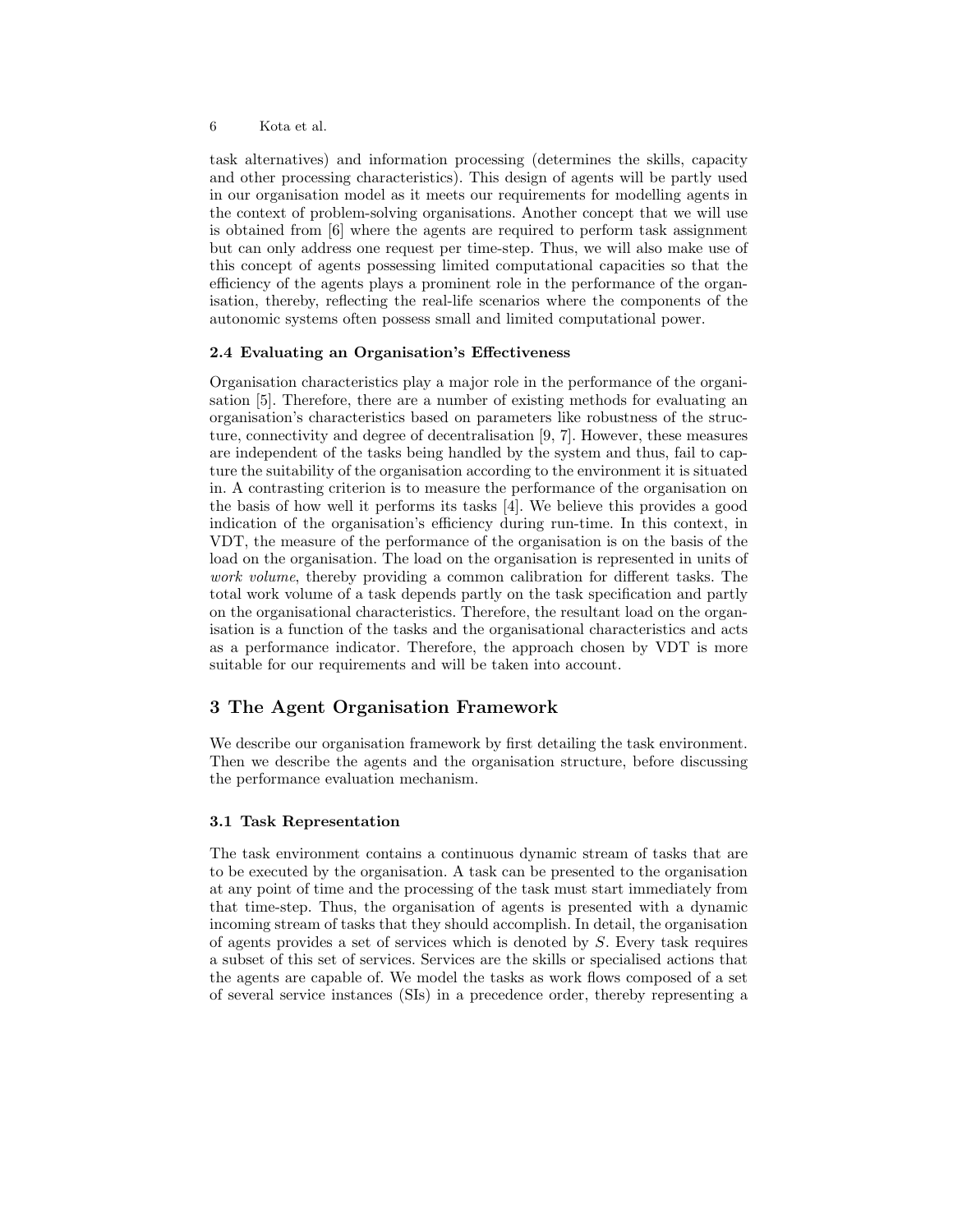complex job as expected in autonomic systems. We define a service instance  $si_i$ to be a 2-tuple:  $\langle s_i, p_i \rangle$  where  $s_i \in S$  (i.e.  $s_i$  is a member of the services set S),  $p_i \in \mathbb{N}$  denotes the amount of computation required.

Following the PCANS model of task representation (see Sec. 2.1), we only consider sequential dependencies between the service instances. Thus, the SIs of a task need to be executed following a precedence order or dependency structure. This dependency structure is modelled as a tree in which the task execution begins at the root node and flows to the subsequent nodes. The task is deemed complete when all its SIs have been executed in the order, terminating at the leaf nodes. The complete set of tasks is denoted by  $W$  and contains individual tasks  $w_i$  which are presented to the organisation over time.

#### 3.2 Organisation Representation

Since, we aim to model the agent organisation to represent a distributed computing system, our organisation framework consists of a set of computational agents representing the individual components. An agent is an independent computational entity that can provide one or more services. We model our agents by simplifying the agent model used by VDT (see Sec. 2.3) and consider only the information processing characteristics of the agents by overlooking the attention allocation characteristic. The attention allocation characteristic enables an agent to schedule its allocated tasks. The task scheduling algorithms at an agent will depend on the system that is being represented. However, this aspect is internal to an agent and independent of the organisational dynamics which is our primary focus. Therefore, we do not need to model this aspect.

In more detail, the agents are associated with particular sets of services (like say, in the example home-management system, a controller manages the heating system and can also access the internet for communication, thus containing two services in its service set). These sets can be overlapping, that is two or more agents may provide the same service. Also, building on the agent model used by Gershenson (see Sec. 2.3), every agent also has a computational capacity associated with it. The computational load on an agent (explained later), in a time-step, cannot exceed this capacity. This modelling of resource constrained agents is necessary because, generally the components of an autonomic system are small embedded devices with low computational power. Formally, let A be the set of agents in the organisation. Every element in this set is a tuple of the form:-  $a_x = \langle S_x, L_x \rangle$  where the first field,  $S_x \in S$  denotes a set of services that belong to the complete service set S and  $L_x \in \mathbb{N}$  denotes the capacity. The agents, their service sets and their capacities may change during the lifetime of the organisation.

The other features of an agent organisation, in general, are its structure and norms. The structure of an organisation represents the relationships between the agents in the organisation, while the norms govern the kind of interactions and messages possible between the agents. However, since we are developing a problem-solving organisation, the agents are all internal to the organisation and share the same goals. Moreover, all the agents will be designed in the same way, and therefore, their interaction protocol will be similar and can be internally specified. Therefore, an explicit definition of norms is not required to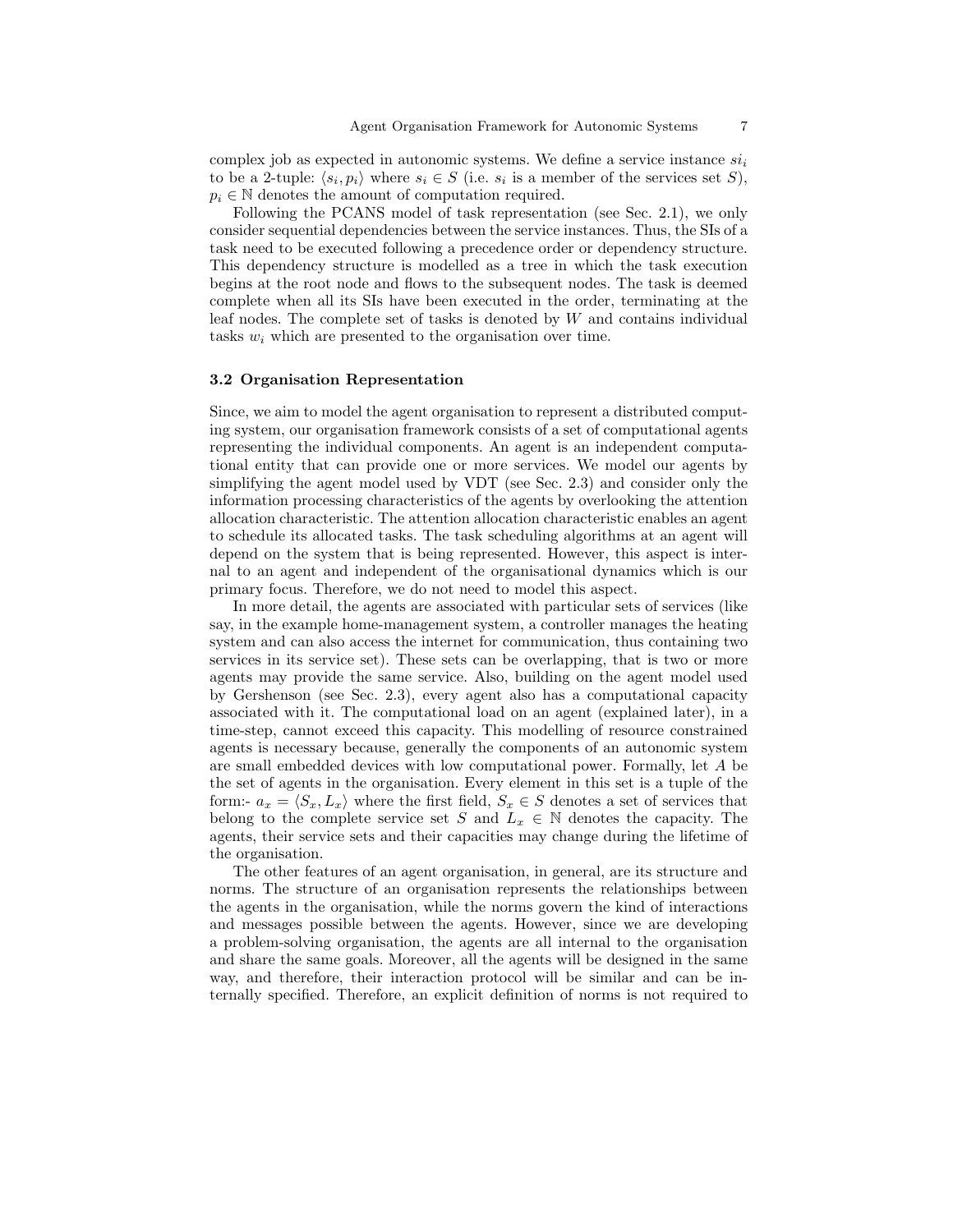regulate their interactions. Thus, in our model, the relationships between the agents (denoted by the structure) also determine the interactions between the agents. Formally, an organisation is defined as consisting of a set of agents and a set of organisational links. It can be represented by a 2-tuple of the form:-  $ORG = \langle A, G \rangle$  where A, as stated above, is the set of agents, G is the set of directed links between the agents (will be described later in this section).

As mentioned previously, the organisation is presented with a continuous stream of tasks which are completed by the agents through their services. Tasks come in at random time-steps and the processing of a task starts as soon as it enters the system. Task processing begins with the assignment of the first SI (root node). The agent that executes a particular SI is, then, also responsible for the allocation of the subsequent dependent SIs (as specified by the task structure) to agents capable of those services. Thus, the agents have to perform two kinds of actions: (i) execution and (ii) allocation. Moreover, every action has a load associated with it. The load incurred for the execution of a SI is equal to the computational amount specified in its description, while the load due to allocation (called management load) depends on the relations of that agent (will be explained later). As every agent has a limited computational capacity, an agent will perform the required actions in a single time-step, as long as the cumulative load (for the time-step) on the agent is less than its capacity. If the load reaches the capacity and there are actions still to be performed, these remaining actions will be deferred to the next time-step and so on. We allow the agents to perform more than one action in a time-step to de-couple the time-step of the simulation with the real-time aspect of the actual computing systems. Thus, the time-step of the model places no restrictions whatsoever and can represent one or several processor cycles in the actual system.

As stated earlier, agents need to interact with one another for the allocation of SIs. The interactions between the agents are regulated by the structure of the organisation. Inspired from the Moise approach (see Sec. 2.2), we adopt the organisational links paradigm to represent the structure. However, unlike in Moise, the links in our case are not task-specific because we do not assume that the agents will be aware of all the tasks at the outset itself. Moreover, instead of using several graphs to represent particular aspects, we use an organisation graph (G) to represent the structure. The nodes in the graph represent the agents of the organisation while the links represent the relations existing between them. Thus, the structure of the organisation is based on the relations between the agents that influence their interactions.

In more detail, we classify the relationships that can exist between agents into four types  $-$  (i) stranger (not knowing the presence), (ii) acquaintance (knowing the presence, but no interaction), (iii) peer (low frequency of interaction) and (iv) superior-subordinate (high frequency of interaction). The superior-subordinate relation can also be called the authority relation and depict the authority held by the superior agent over the subordinate agent in the context of the organisation. The peer relation will be present between agents who are considered equal in authority with respect to each other and is useful to cut across the hierarchy. Also, the relations are mutual between the agents, that is for any relation existing between two agents, both the concerned agents respect it. The type of relation present between two agents determines the infor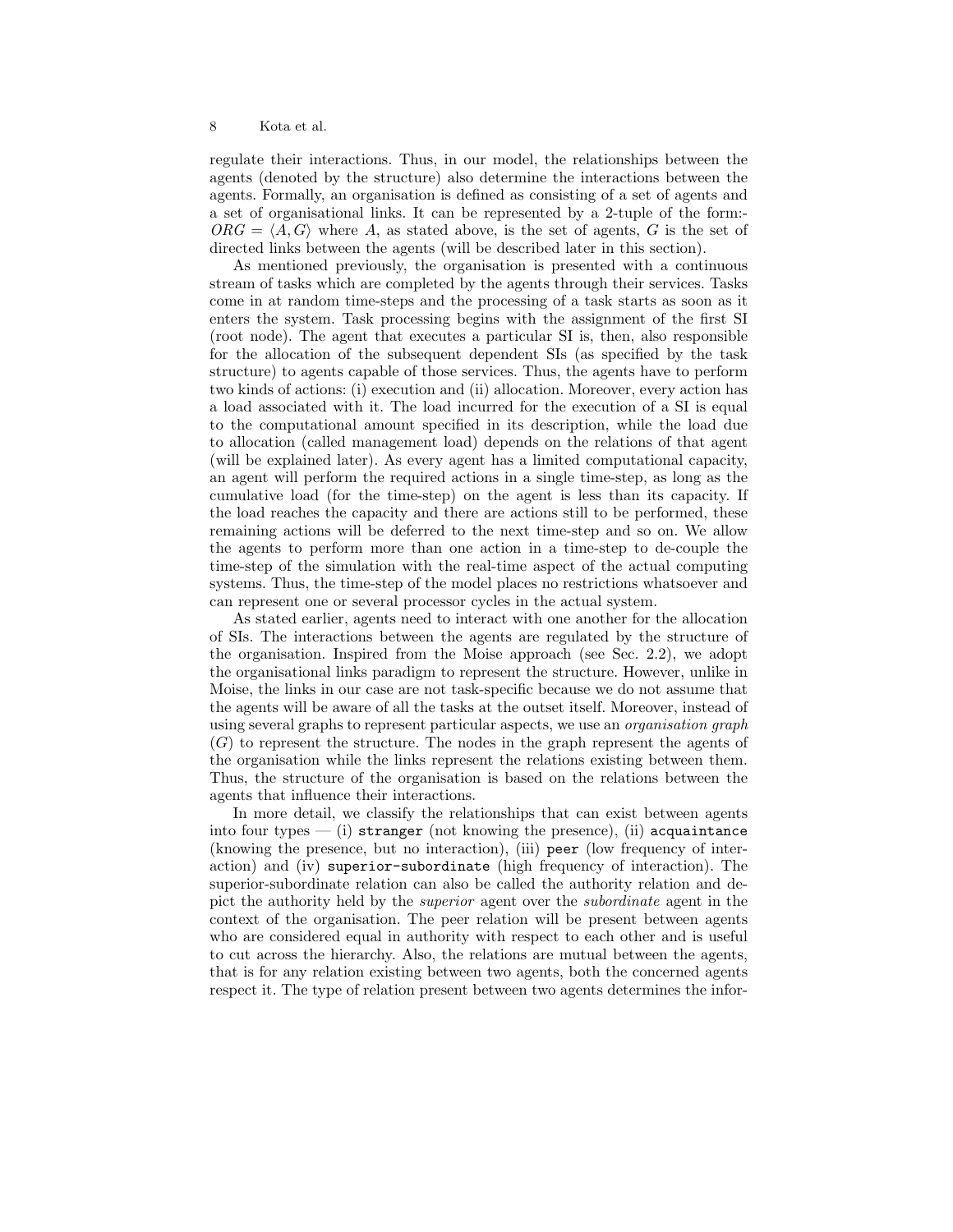mation that they hold about each other and the interactions possible between them. The information that an agent holds about its relations is:

- 1. The set of services provided by each of its peers  $(S_y \text{ of each peer } a_y)$
- 2. The accumulated set of services provided by each of its subordinates. The accumulated service set of an agent is the union of its own service set and the accumulated service sets of its subordinates, recursively. Thus, the agent is aware of the services that can be obtained from the sub-graph of agents rooted at its subordinates though it might not know exactly which agent is capable of the service.  $AS_x$  denotes the accumulated service set of agent  $a_x$ .

Whenever an agent finishes the execution of a particular SI, it has to allocate each of the subsequent dependent SIs to other agents (this may include itself). The mechanism for allocating SIs to other agents is also mainly influenced by the agents' relations. The decision mechanism of an agent is as follows:

- When an agent needs to allocate a SI, it will execute the SI if it is capable of the service and has no waiting tasks (capacity is not completely used up)
- Otherwise, it will try to assign it to one of its subordinates containing the service in its accumulated service set. This involves the agent traversing through the accumulated service sets  $(AS_x)$  of all its subordinates and then choosing one subordinate from among the suitable ones. If the agent finds no suitable subordinate (no subordinate or their subordinates are capable of the service) and it is capable of the service itself (but did not initially assign to self because its capacity is filled), then it will add the SI to its waiting queue for execution.
- If neither itself nor its subordinates are capable of the service, then the agent tries to assign it one of its peers by traversing through their service sets and choosing from among the suitable ones (those capable of the service).
- If none of the peers are capable of the service either, then the agent will pass it back to one of its superiors (who will then have to find some other subordinates or peers to execute the service).

Therefore, an agent mostly delegates SIs to its subordinates and seldom to its peers. Thus, the structure of the organisation influences the allocation of the SIs among the agents. Moreover, the number of relations of an agent contributes to the management load that it incurs for its allocation actions, since an agent will have to sift through its relations while allocating a SI. One unit of management load is added to the load on the agent every time it considers an agent for an allocation (mathematically modelled in Sec. 3.3). Therefore, an agent with many relations will incur more management load per allocation action than an agent with fewer relations. Also, a subordinate will tend to cause management load more often than a peer because an agent will search its peers only after searching through its subordinates and not finding a capable agent. Generally, it is expected that an agent will interact more frequently with its subordinates and superiors than its peers. This process of assigning a SI to an agent requires sending and receiving messages to/from that agent. Thus, task allocation also requires inter-agent communication which adds to the cost of the organisation.

In summary, the authority relations impose the hierarchical structure in the organisation, while the peer relations enable the otherwise disconnected agents to interact directly. It is important to note that while we present only these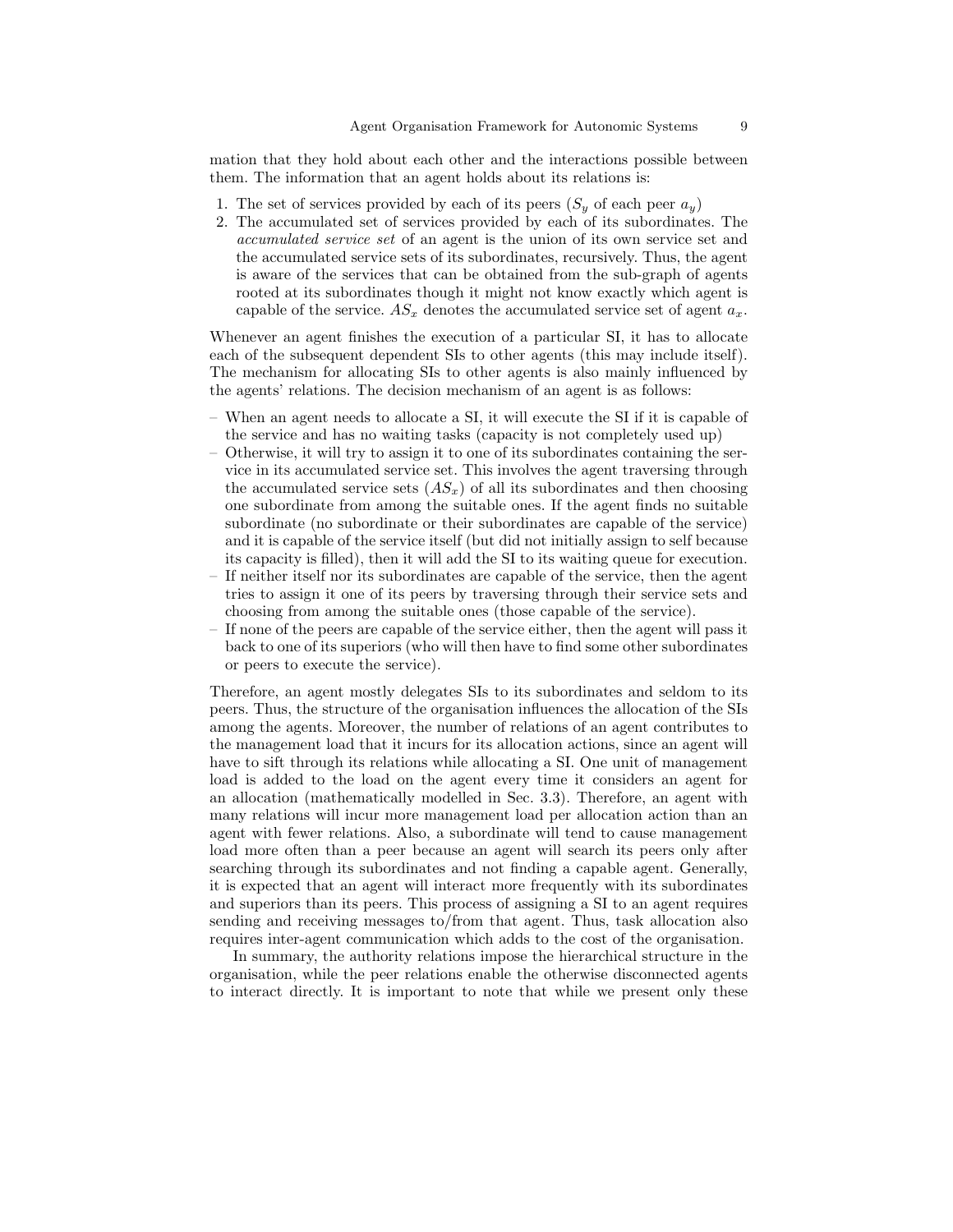kinds of relations, the model allows the flexibility to depict more relation types in a similar fashion. Thus, the set of the relation types presented here can be expanded or contracted depending on the domain that is to be represented by the organisation model. Using this model, we abstract away the complex interaction problems relating to issues like service negotiation, trust and coordination. We do so, so that the model keeps the focus on the essence of self-organisation and autonomicity and isolates its impact on system performance.

Formally denoting the structure, every link  $g_i$  belonging to G is of form: $g_i = \langle a_x, a_y, type_i \rangle$  where  $a_x$  and  $a_y$  are agents that the link originates and terminates at respectively and  $type<sub>i</sub>$  denotes the type of link and can take any of the values in the set  $\{Acqt, Supr, Peer\}$  to denote the type of relation existing between the two agents. The absence of a link between two agents means that they are strangers.

#### 3.3 Organisation Performance Evaluation

The performance of a computing system denotes how well it performs its tasks. In terms of an agent organisation, the performance measure can be abstracted to the profit obtained by it. In our model, the profit is simply the sum of the rewards gained from the completion of tasks when the incurred costs have been subtracted. In more detail, the cost of the organisation is based on the amount of resources consumed by the agents. In our case, this translates to the cost of sending messages (communication) and the cost of any reorganisation taking place within the organisation. Thus, the cost of the organisation is:

$$
cost_{ORG} = C. \sum_{a_x \in A} c_x + D.d
$$
 (1)

where  $C$  is the communication cost coefficient representing the cost of sending one message between two agents and  $D$  is the reorganisation cost coefficient representing the cost of changing a relation.  $c_x$  is the number of messages sent by agent  $a_x$  and d is the number of relations changed in the organisation.

As stated earlier, agents have limited capacities and their computational load cannot increase beyond this capacity. Since, an agent might perform three kinds of actions in a time-step (task execution, task allocation, adaptation), the load on an agent is the summation of the computational resources used by the three actions and can be represented by three terms. Thus, the load  $l_x$  on agent  $a_x$  in a given time-step is:

$$
l_x = \sum_{s i_i \in W_{x_E}} p_i + M \sum_{s i_j \in W_{x_F}} m_{j,x} + R.r_x \tag{2}
$$

–  $p_i$  is the amount of computation expended by  $a_x$  for executing SI  $si_i$ .

- $m_{j,x}$  is the number of relations considered by  $a_x$  while allocating SI  $si_j$ .
- $W_{xE}$  is the set of SIs (possibly belonging to many tasks) executed by  $a_x$ .
- $W_{x_F}$  is the set of SIs being allocated by  $a_x$ .
- $-$  M is the 'management load' coefficient denoting the computation expended by an agent to consider one of its relations while allocating a single SI.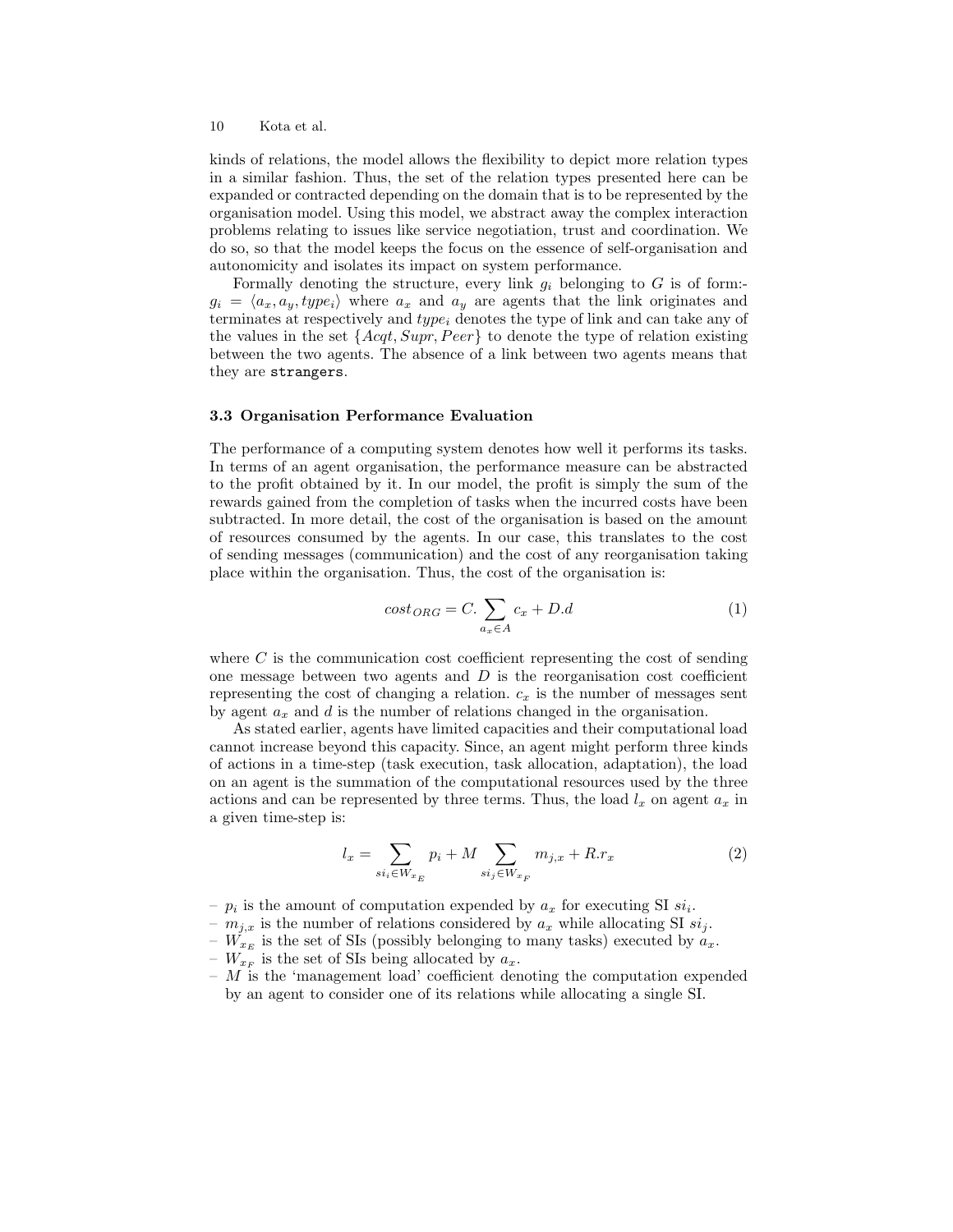- $R$  is the 'reorganisation load' coefficient, denoting the amount of computational units consumed by an agent while reasoning about adapting a relation.
- $r_x$  is the number of agents considered by  $a_x$  for adaptation, in that time-step.

In this way,  $M$  and  $m_{j,x}$ , together represent the computational load for task allocation that is affected by the relations possessed by the agent, thereby providing a simple and explicit method of denoting the effect of the organisation structure on the individual agents. Similarly,  $R$  and  $r_x$  are used to represent the load caused by reasoning about adaptation (if any). Thus, the coefficient  $R$ denotes the amount of resources at the agent that are diverted for adaptation rather than performing tasks and help in deciding about when to reason about adaptation (meta-reasoning).

Since, the load  $l_x$  of  $a_x$  cannot exceed its capacity  $L_x$ , any excess SIs will be waiting for their turn, thus delaying the completion time of the tasks. The rewards obtained by the organisation depend on the speed of completion of tasks. In particular, a task w completed on time accrues the maximum reward  $b_w$  which is the sum of the computation amounts of all its SIs:

$$
b_w = \sum_{i=0}^{|si_w|} p_i \tag{3}
$$

where  $si_w$  is its set of SIs. For delayed tasks, this reward degrades linearly with the extra time taken until it reaches 0:

$$
reward_w = b_w - (t_w^{taken} - t_w^{req})
$$
\n<sup>(4)</sup>

where  $t_w^{taken}$  represents the actual time taken for completing the task, while  $t_w^{reqd}$ is the minimum time needed. Thus, the total reward obtained by the organisation is the sum of the rewards of the individual tasks completed by the organisation:

$$
reward_{ORG} = \sum_{w \in W} reward_w \tag{5}
$$

where  $W$  is the set of all tasks. The organisation's performance is measured as:

$$
profit_{ORG} = reward_{ORG} - cost_{ORG}
$$
 (6)

Thus, for higher profits, the reward should be maximised, while the cost needs to be minimised. Both of these are affected by the allocation of tasks between the agents which, in turn, is influenced by the organisation structure. It is important to note that the agents only have a local view of the organisation. They are not aware of all the tasks coming in to the organisation (only those SIs allocated to them and the immediately dependent SIs of those allocated SIs) and neither are they aware of the load on the other agents. In spite of this incomplete information, they need to cooperate with each other to maximise the organisation profit through faster allocation and execution of tasks. Therefore, by modelling both the decentralisation and individual agent load along with inter-agent dependence and global profit, this evaluation mechanism suitably models the requirements faced by a designer while developing autonomic systems. In the same vein, reasoning and adapting the organisation also take up resources (as denoted by R and D) in our model, thus reflecting real-life scenarios.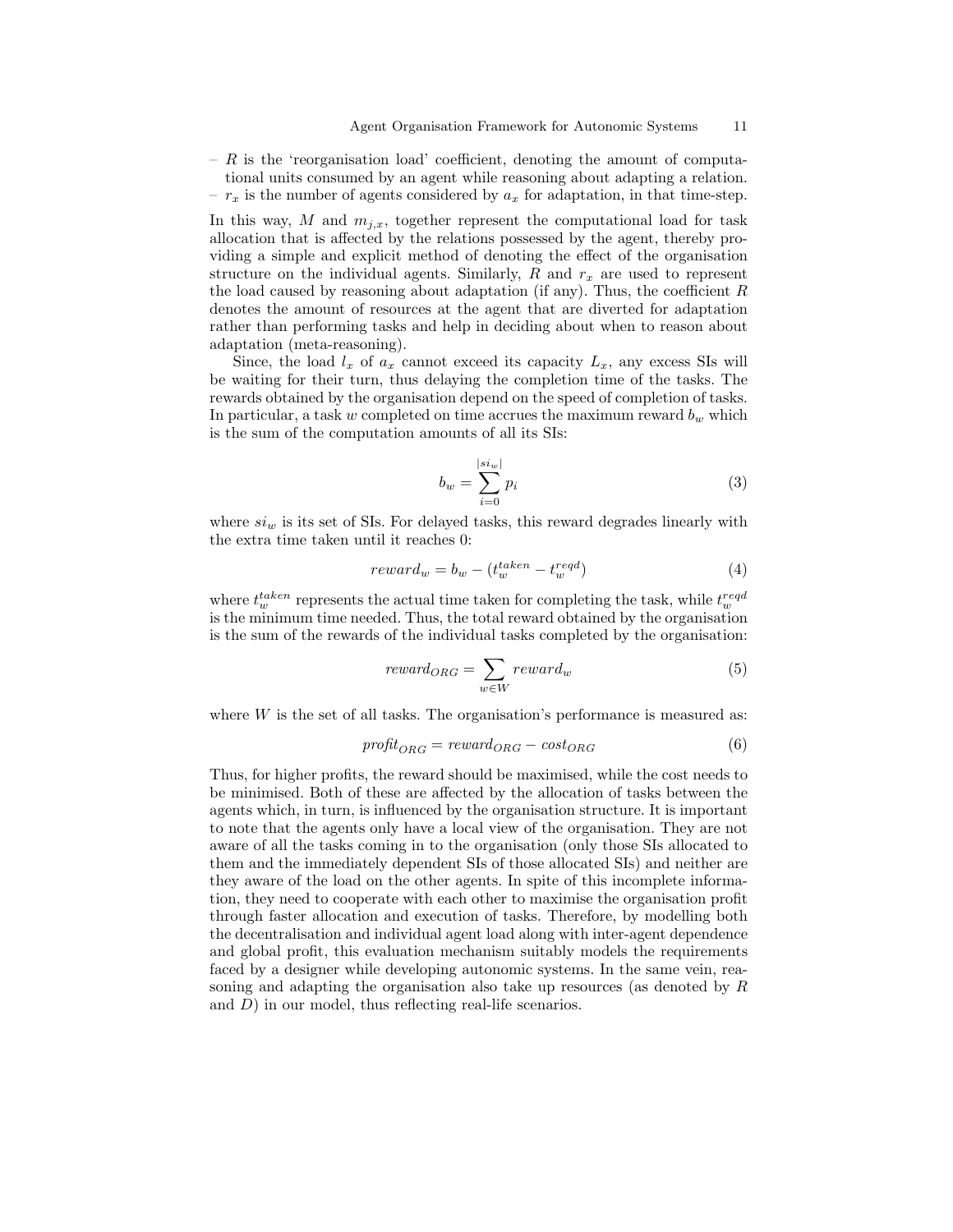# 4 Applying the Agent Organisation Framework

We illustrate our framework by using it to depict an autonomic system in charge of the university grid network system as outlined in Sec. 1. First, to illustrate our task model, consider a sample task possibly faced by this system. Assume that a project involves producing a predictive model of a given city. Such a task will involve analysing the GIS data of the required city, obtaining the population density of the city over the past years and then using some kind of statistical analysers on this data to estimate the population distribution in the future. It will also involve predicting the changes to the city transport system using the GIS information on this estimated population, and alongside render the map of the city graphically. In more detail, let us assume that the first part of this task will be to obtain the geographical data of the city and analyse it. In terms of our model, this can be designated as SI geomap needing service gis-analyser with computation 20 (very intensive job). After this, let us say that the subsequent sub-tasks are obtaining the historical population data of the city and rendering the city-map graphically. These will form SIs get census and draw city requiring services census-data (getting and cleaning the census information from the archives) and graphics (graphically modelling to result in an image). Finally, execution of get census might reveal that further statistical analysis is required to properly predict the population growth in the future and also that the growth caused by immigration depends on the transport incoming to the city. These can be designated as analyse census and transport flow requiring services stat-analyser and gis-analyser (as the transport network of the city can be obtained by analysing the GIS data) respectively. Also, note that the computation required for geo map is much higher than that required for transport flow even though both SIs need the same service. The task structure for this scenario, including the SIs and the dependencies is shown in Fig.  $1(a)$ . Representing this task formally:



Fig. 1. Representation of an example task and organisation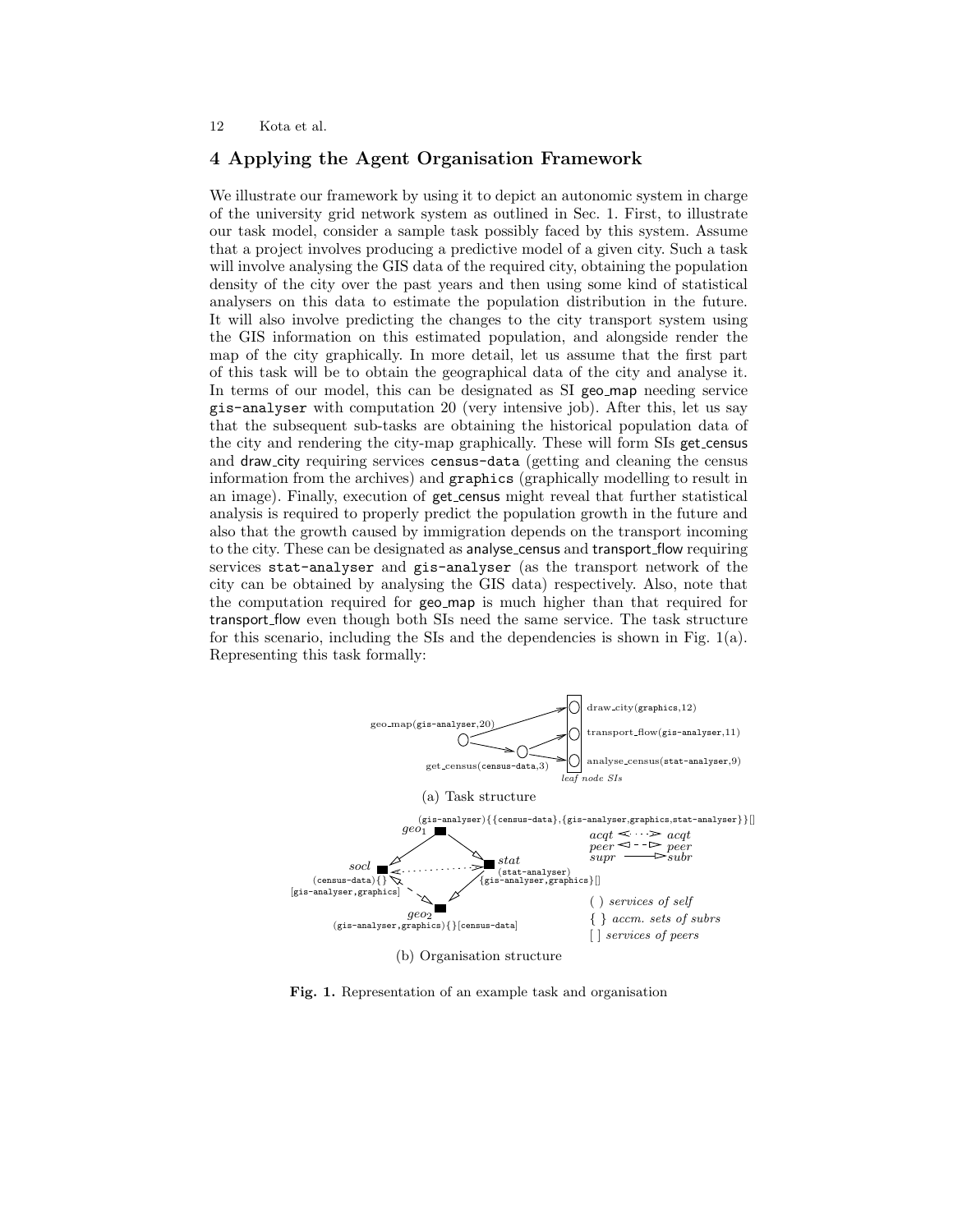In the same vein, consider a sample agent organisation to represent the autonomic system. Taking a limited view, let us focus on only four agents in this organisation—  $geo_1$  and  $geo_2$ (two computers in the geography department), socl (a computer in the sociology department) and stat (an analyser in the statistics department). The services provided by the agents are basically their capabilities in terms of hardware, software and data accessible to them. Therefore, let us assume that  $geo_1$  provides service  $gis$ -analyser. Similarly socl provides census-data, which is the population data of various places in all the past years, and stat provides stat-analyser service. However,  $geo_2$  is capable of providing both gis-analyser (just like  $geo_1$ ) and graphics (because it also contains high end graphics cards for rendering maps). Given this, let us look at the possible structure of the organisation. Let socl and  $geo_2$  have a peer relationship. Also, assume  $q\epsilon o_1$  has two subordinates — socl and stat (because, say, often GIS based jobs are followed by either census information or statistical analysis). stat, in turn, has  $q\epsilon_0$  as a subordinate. Moreover, while socl and stat are acquaintances of each other,  $geo_2$  and  $geo_1$  are not aware of each other. The G for this organisation contains 5 organisational links:

$$
G = \{ \langle geo_1, soci, Supr \rangle, \langle geo_1, stat, Supr \rangle, \langle stat, geo_2, Supr \rangle, \\ \langle soci, geo_2, Pere \rangle, \langle soci, stat, Acqt \rangle \}
$$

For this organisation, the organisation graph is shown in Fig. 1(b). The absence of an arrow between two agents means that they are strangers. In addition, the information possessed by the agents about the services provided by their relations is also shown. For example, the accumulated service set  $(AccmSet)$  of agent  $geo_1$ , in turn, contains three sets representing its own service (gis-analyser), AccmSet of its subordinate socl (census-data) and of its other subordinate stat (gis-analyser,graphics,stat-analyser).



Fig. 2. Allocation of the task in Fig.  $1(a)$  in the organisation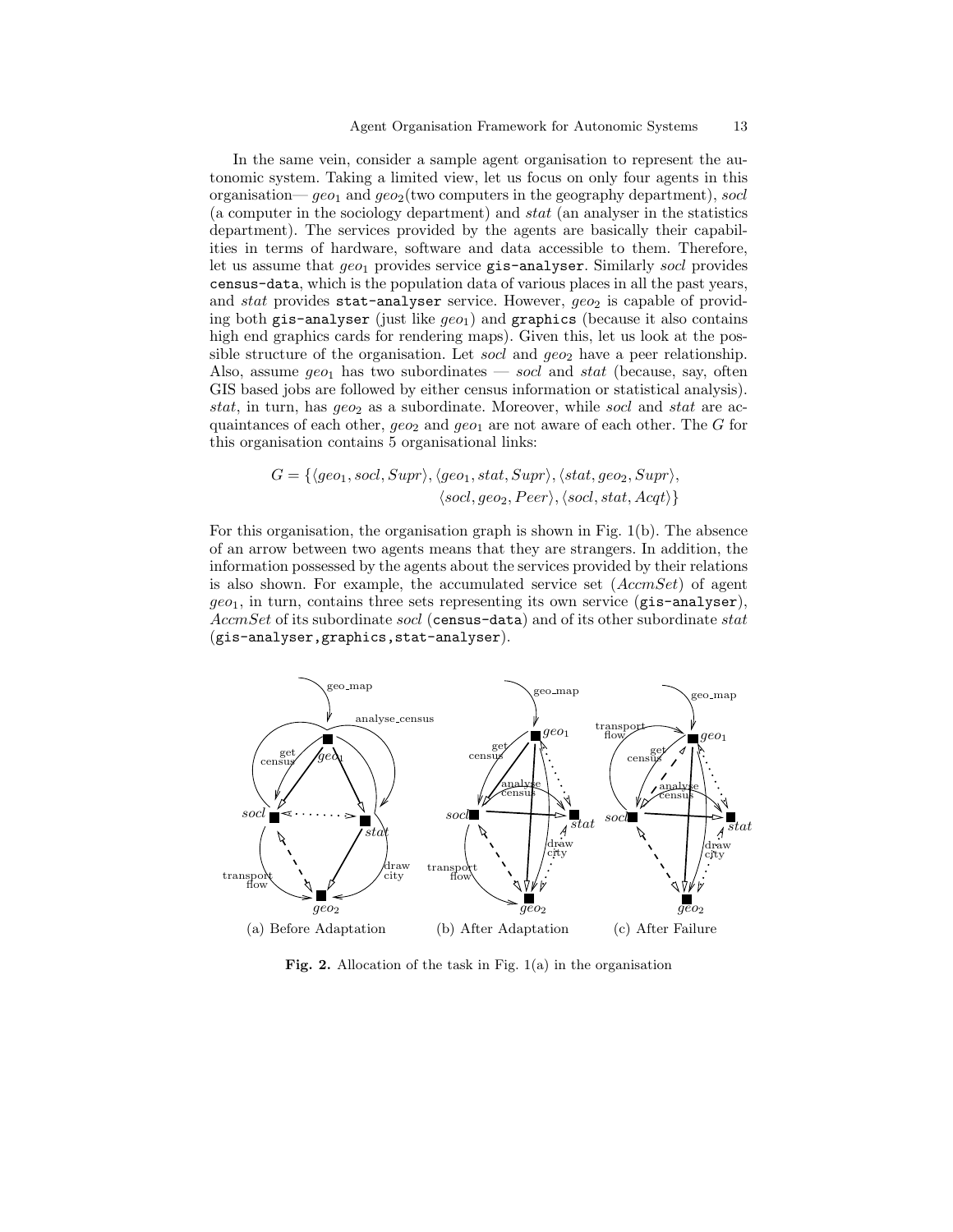As an illustration of the allocation process, consider the sample organisation in Figure  $1(b)$  executing the task shown in Figure  $1(a)$ . The allocation of SIs across the agents occurs as shown in Figure  $2(a)$ . In detail, we assume that the task arrives at agent  $geo_1$ . Hence,  $geo_1$  checks that it is capable of geo\_map (as it is capable of service gis-analyser and has available capacity) and therefore, allocates geo\_map to itself. After execution,  $geo_1$  needs to allocate the two dependencies of geo map which are get census and draw city to capable agents. For allocating get census, it checks the accumulated service sets of its two subordinates (socl and stat) and allocates to socl (because it is the only one capable of service census-data). Similarly, it allocates draw city to stat because this subordinate contains service graphics in its accumulated service set. However, stat has to reallocate draw city to its subordinate  $geo_2$  which is actually capable of that service. Similarly, after socl executes get census, it needs to allocate the two dependencies (transport flow and analyse census) to appropriate agents. So, socl allocates transport flow to its peer  $geo_2$  as it has no subordinates. It also hands back analyse census to its superior  $geo_1$  as it has found no subordinates or peers with that service (stat-analyser).  $geo_1$  then assigns analyse census to its subordinate *stat* (capable of **stat-analyser**) which then proceeds to execute it.

Thus, the structure of the organisation influences the allocation of service instances among the agents. Therefore, an efficient structure can lead to better and faster allocation of tasks. We see that in Figure  $2(a)$ , the allocation of draw\_city and analyse\_census was indirect and needed intermediary agents (stat and  $geo_1$  respectively). Now, suppose on the basis of some adaptation method (such as that detailed in [12]), the agents modify their relations to form the structure as shown in Figure 2(b). That is,  $geo_1$  and  $geo_2$  decide to form a superior-subordinate relation and so do *socl* and *stat*. Meanwhile *stat* ends up becoming only an acquaintance of  $q\epsilon o_1$  and  $q\epsilon o_2$  as they decide to change the previously existing authority relations. With this new structure, the allocation of the SIs turns out to be much more efficient as all the allocations end up being direct one-step process. Therefore, they take shorter time because intermediary agents are not involved. Moreover, this allocation process requires less computation and communication because, for any SI, only a single agent performs the allocation and sends only one message. Compared to previous structure, this decreases the load on  $geo_1$  and stat without putting extra load on other agents.

Now, let us suppose that after some time has passed,  $geo_2$  is reconfigured (perhaps, the OS is reinstalled) such that it is no longer able to to provide gis-analyser. In such a scenario, socl will no longer be able to delegate transport flow to  $geo_2$  and will be handing back the SI to its superior  $geo_1$ . socl does so only after unsuccessfully considering its own subordinates and peers for allocation, thus causing more load onto itself and also taking more time. Under these changed circumstances, socl and  $q\epsilon o_1$  should realise that it is better to change their current relation into a peer relation so that socl can delegate to  $q\epsilon\varphi_1$  quicker. Reversing the existing superior-subordinate relation will not be as useful because  $q\epsilon o_1$  also needs to continue delegating SIs like get census to socl. Hence, these two agents change their relation as shown in Fig.  $2(c)$ .

In this way, the performance of the organisation can be improved by modifying the organisation structure through changes to the agent relationships. This will involve changes to the organisation graph G.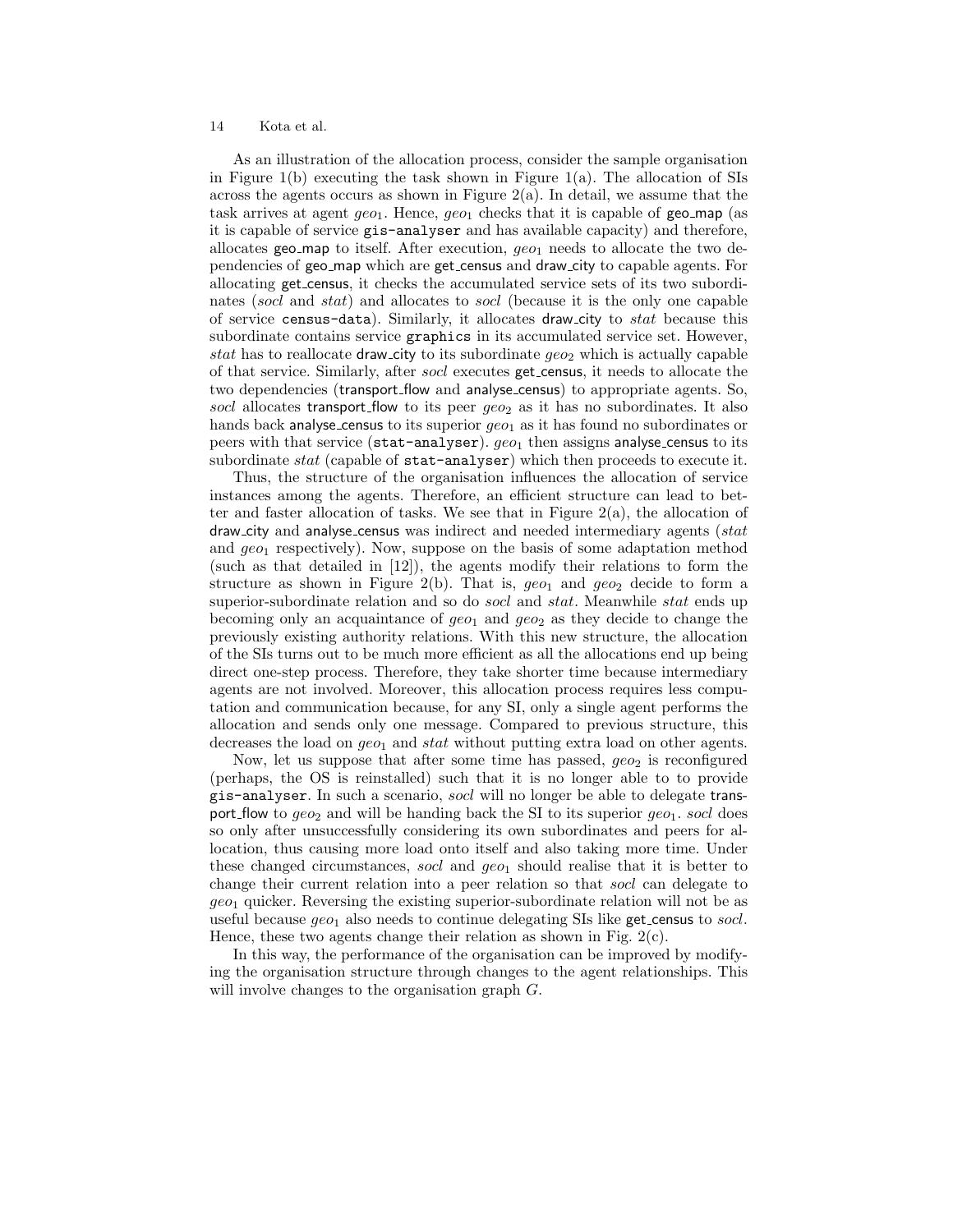With this example and the sample adaptation scenarios, we see that adaptation of the structure plays an important role in the performance of the organisation. Furthermore, we illustrated that our framework not only provides a well-suited platform to represent autonomic systems, but also gives insights into possible avenues for self-organisation and permits the agents to perform the required adaptation. Here, while we showed how a more efficient structure can lead to the better allocation of a task, we should note that the organisation is performing several tasks at any given time and that the structure is common to all these possibly dissimilar tasks. Given this, the adaptation method should be such that the agents are able to identify which set of relations will be most suitable for their current context on the basis of the kind of tasks facing them in addition to their own service sets and allocation patterns.

## 5 Conclusions

In this paper, we introduced an abstract organisation framework for depicting distributed computing systems to aid in the development of autonomic systems. We presented our model by detailing our representation of the task environment and the organisation along with a performance evaluation system. The tasks are made up of service instances, each of which specifies the particular service and the computation required. The organisation consists of agents providing services and having computational capacities. The structure of the organisation manifests the relationships between the agents and regulates their interactions. Any two agents in the organisation could be strangers, acquaintances, peers or superior-subordinate. The relations of the agents determine what service information is held by the agents about the other agents and how to allocate service instances to them. We also presented the coefficients that affect the environment (communication cost, management load, reorganisation load) and the functions for calculating the organisation's cost and reward, thus enabling us to evaluate the profit obtained by it when placed in a dynamic task environment.

Our organisation framework provides a simulation platform that can be used by designers to implement and test their adaptation techniques before porting them to real and domain-specific systems. In particular, we designed our model such that the agents, though generic, realistically represent the components that would compose autonomic systems. The organisation is decentralised and agents possess local views and limited capacities like any large distributed computing system. Nevertheless, the agents interact with each other based on the organisation structure, which also influences the task allocations and thereby the organisational performance. This presents a suitable environment for self-organisation, which we have illustrated by using it to represent an intelligent and adapting, autonomous home-management system. In this context, our framework provides sufficient flexibility for the agents to modify their characteristics and social interactions, that is, manage themselves, just as expected in autonomic systems. Furthermore, we also provided the reorganisation cost  $(D)$  and load coefficients  $(R)$  to represent the price of adaptation. Thus, we have presented a suitable organisation framework that can be used as a platform for developing adaptation techniques, especially focusing on the agents' social interactions.